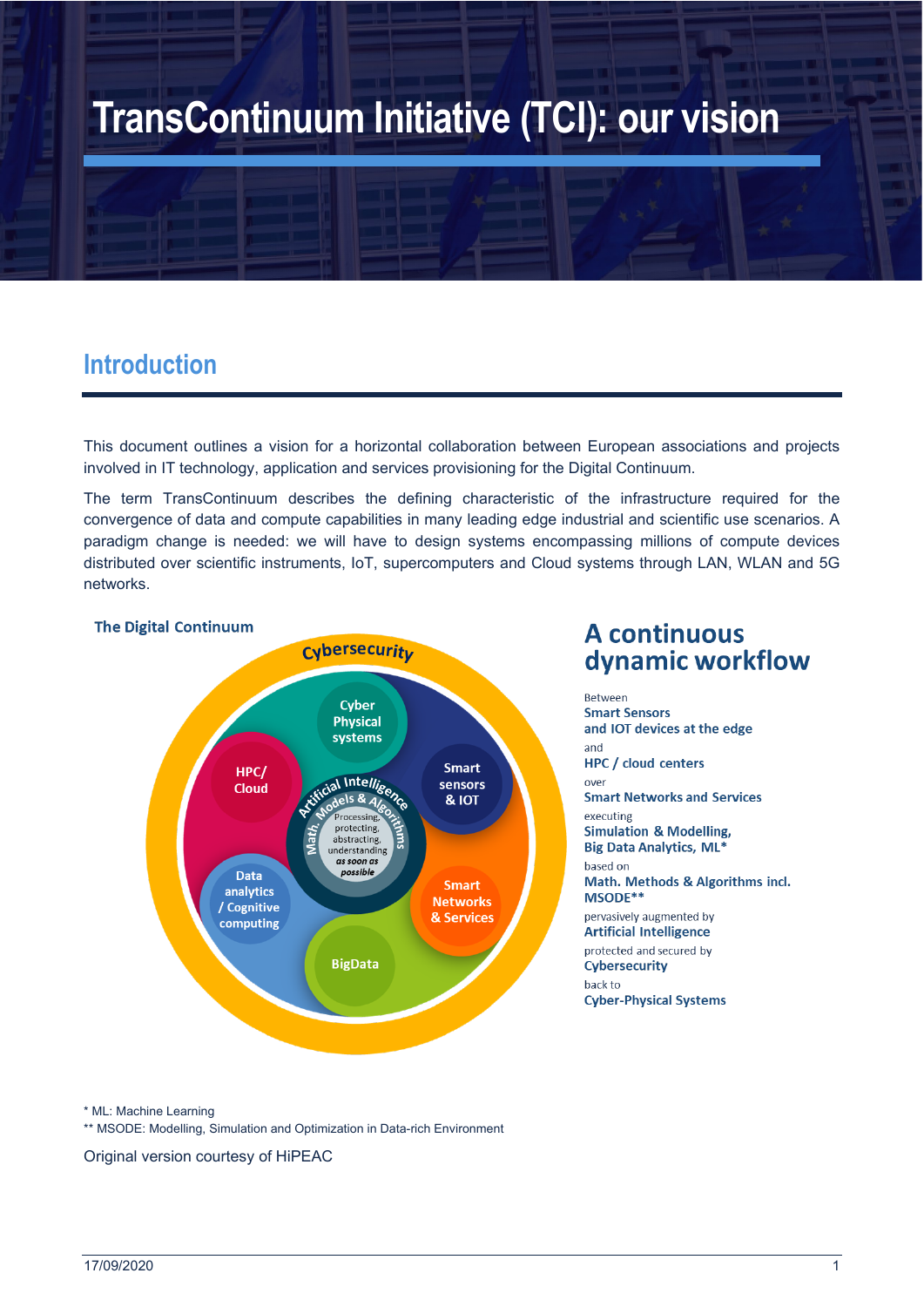# **The Digital Continuum**

We observe a continuous miniaturisation of computing and storage devices, as well as their ubiquitous deployment ranging from data centres to the edge and beyond. There is also the need for enabling workflows beyond single control domains like a data centre. Therefore, a new overall system architecture must be designed to accommodate the ecosystem changes to be expected in the coming decades (environmental and technological) and horizontally integrate the different actors.

The new demands and challenges, having an impact on the need to combine data, storage and compute, to have them distributed across the continuum, and ensure lifecycle maintenance and resource efficiencies, are pushing for drastically increased software and hardware sustainability. Furthermore, the need to provide highlevel cybersecurity to rely on dependable and resilient components, services and digital infrastructures is profoundly changing the game. Efficiency and resilience will have to reach levels never achieved thus far, while taking into account the intrinsic distributed and heterogeneous nature of the continuum. In addition, the question of dealing with very high volumes of data needs to be addressed, and the preponderance of quality versus quantity will become unavoidable. These considerations will spread out over all components.

Long-lifetime hardware devices will have to be reconfigurable, modular, exchangeable, and self-aware in order to be operational over extended periods. Algorithmic efficiency will need to be drastically improved (e.g. more efficient AI), which requires development of basic modelling, simulation and optimization methodologies in datarich environments (MSODE), including model-order reduction. Management and deployment of large-scale application workflows will have to be adapted or invented. Network protocols will have to offer better control over the data logistics.

Furthermore, it is widely recognised that AI will play a central role in these extreme-scale, continuum infrastructures. This will occur at three levels:

- AI for Digital Infrastructure addresses how AI-inspired techniques can pilot and monitor the continuum and, in so doing, provide solutions to the points listed above.
- **Digital Infrastructure for AI** treats the question of re-designing the e-infrastructure to efficiently deal with data analysis and machine learning, which means, among others, tuning of data access, I/O, low precision arithmetic, and moving code and data to where it will be most efficiently performed.
- x **AI for Science, Industry and Societal Challenges** deals with the ever-increasing need to exploit AI techniques for extreme-scale, combining Data and Compute through the interpretation and coupling of computing results, measurements and observations (e.g. Digital Twins in extreme earth modelling, combining climate models with satellite data and on-ground sensors).

The overall objective is to focus on high TRL solutions (7 and more), based on **horizontal synergies and interdependencies between all the concerned digital infrastructure technologies**: HPC, Big Data, Machine Learning, IoT, 5G, cybersecurity, processor technology (EPI) and robotics. All of these components of the digital infrastructure will *together* be able to address the critical societal challenges and sustainable development goals by mobilising their amazing potential all the way across the continuum.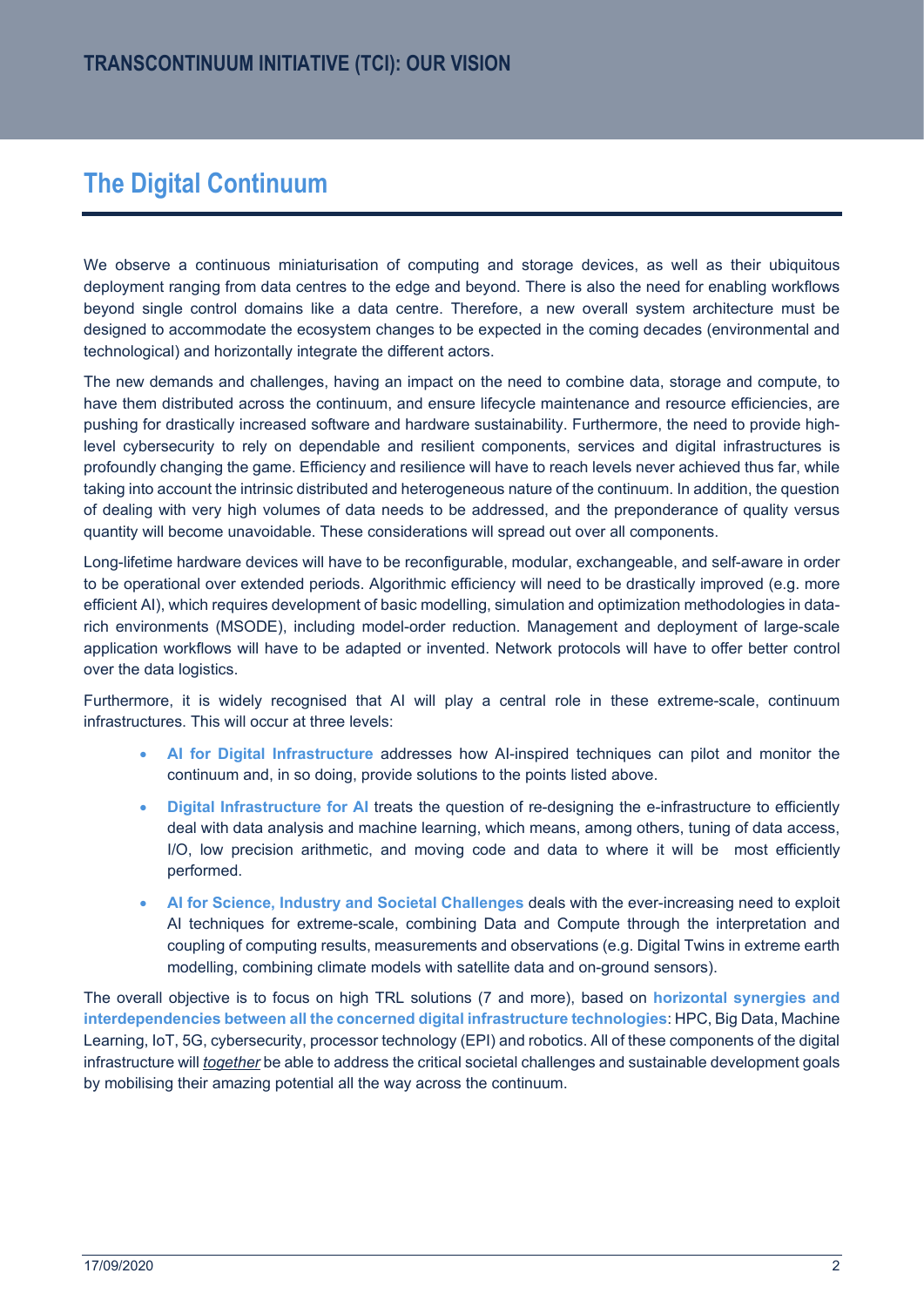# **Objectives and Scope**

The Transcontinuum Initiative will focus on collaboration towards the following five objectives:

x **Identify priorities and recommendation for European R&I work programs**

Jointly we will elaborate recommendations for R&D to be carried out in EU- or JU-funded work programs addressing challenges in the digital continuum. The recommendations will cover challenges in technological (hardware and software) functionality, interoperability, and APIs. New standards, best practices, methodologies and project-type related suggestions will also be generated. Applications deployed in the digital continuum are addressed wherever needed.

x **Engage in discussions with European R&I funding agencies and R&D programs (e.g. JUs, Missions)**

The recommendations will be presented to EU-funding entities like Joint Undertakings (JUs) and applicable programs in the MFF 2021-2027. TCI representatives will be available for presenting and explaining the recommendations as well to discuss any possible further analysis and elaborations.

x **Generate and foster an interdisciplinary network of experts in science and industry**

We look forward to a lively exchange of ideas about EC work programs, calls and related events, events of partner organisations and potentially joint activities. We will jointly analyse new industrial and scientific use cases to better understand the challenges presented, together with an identification of "weak signals" for preparing the future. On one side this is a pre-requisite for any R&I recommendations, on the other side it facilitates the forming of interdisciplinary consortia for upcoming calls. We would like to include recognised experts from industrial stakeholders in this process. Through this network, we also intend to promote skills that can be applied in both making use of the assets of the continuum and building extreme-scale applications on top of the continuum, targeting various audiences.

x **Contribute to SR(I)As and other partners' documents**

Based on the results of the joint work mentioned above, contributions to the Research and Innovation Agendas or any other road mapping documents issued by participating partners will be offered. These contributions will focus on the interdisciplinary technical aspects and extend the concept of co-design to cover the entire continuum.

#### x **Contribute to the 5 Horizon Europe missions**

One of the first pragmatic actions will be to design the contribution of the Digital Twin enabler to the Horizon Europe missions (adaptation to climate change including societal transformation, cancer, healthy oceans, seas coastal and inland waters, climate-neutral and smart cities, soil health and food.) These missions will need digital technologies to achieve their respective goals and Digital Twins should be one of the key elements.